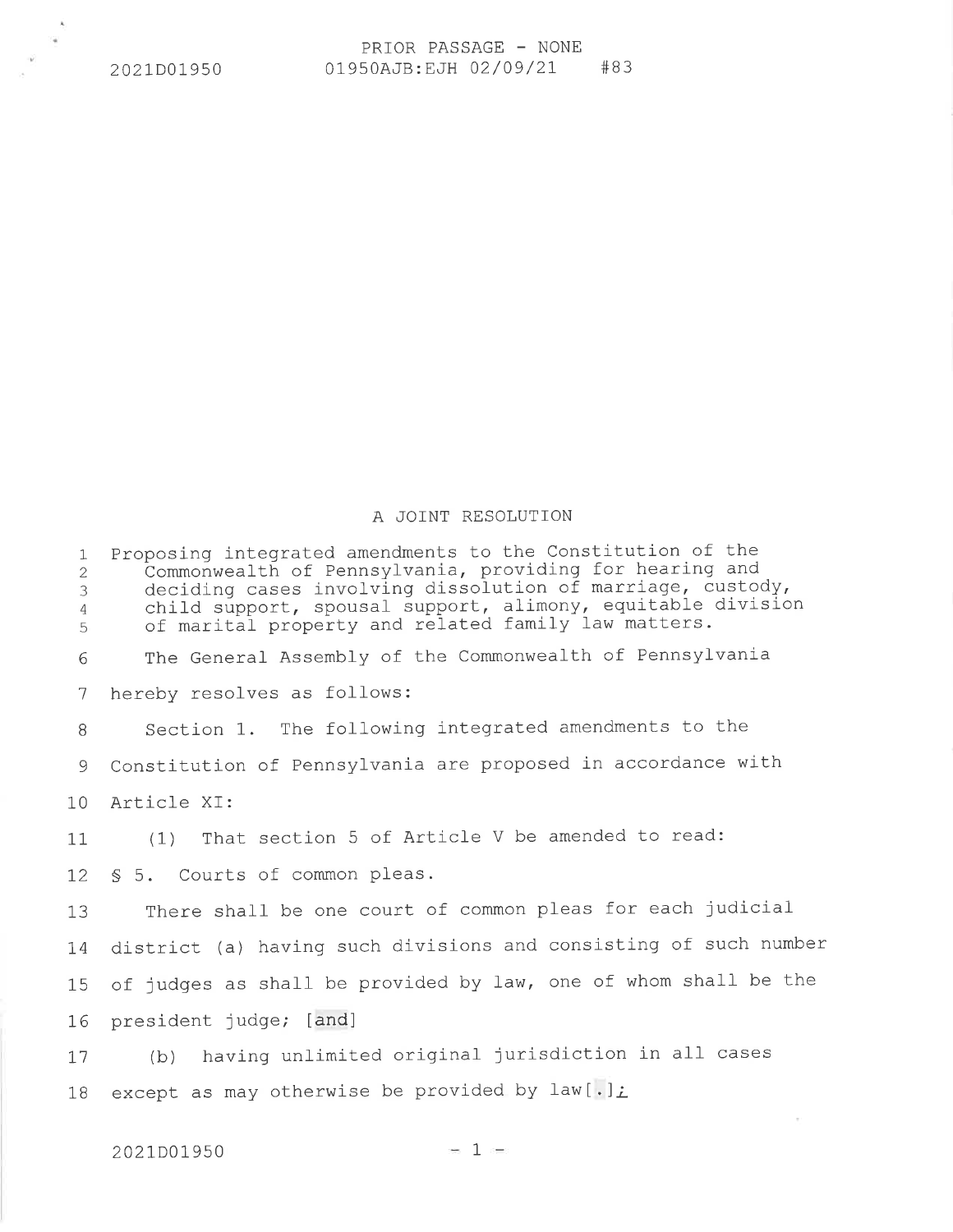(c) having a procedure for the disposition of cases  $\mathbf 1$ involving dissolution of marriage, custody, child support,  $\overline{2}$ spousal support, alimony, alimony pendente lite, equitable 3 division of marital property and related family law matters as 4 provided by statute; 5 (d) having a family resource center as provided by statute; 6 7 and (e) having educational requirements for judges and family 8 law masters and mediators as provided by statute. 9 (2) That section 10(c) of Article V be amended to read:  $10$ Judicial administration.  $$10.$  $11$ 

 $\star$   $\star$   $\star$  $12$ 

(c) The Supreme Court shall have the power to prescribe  $13$ general rules governing practice, procedure and the conduct of 14 all courts, justices of the peace and all officers serving 15 process or enforcing orders, judgments or decrees of any court 16 or justice of the peace, including the power to provide for  $17$ assignment and reassignment of classes of actions or classes of 18 appeals among the several courts as the needs of justice shall 19 require, and for admission to the bar and to practice law, and 20 the administration of all courts and supervision of all officers 21 of the Judicial Branch, if such rules are consistent with this 22 Constitution and neither abridge, enlarge nor modify the 23 substantive rights of any litigant, nor affect the right of the 24 General Assembly to determine the jurisdiction of any court or 25 justice of the peace, nor suspend nor alter any statute of 26 limitation or repose. [All] Except for statutes enacted pursuant 27 to section 5 of this article, all laws shall be suspended to the 28 extent that they are inconsistent with rules prescribed under 29 these provisions. Notwithstanding the provisions of this 30

## 2021D01950

 $-2 -$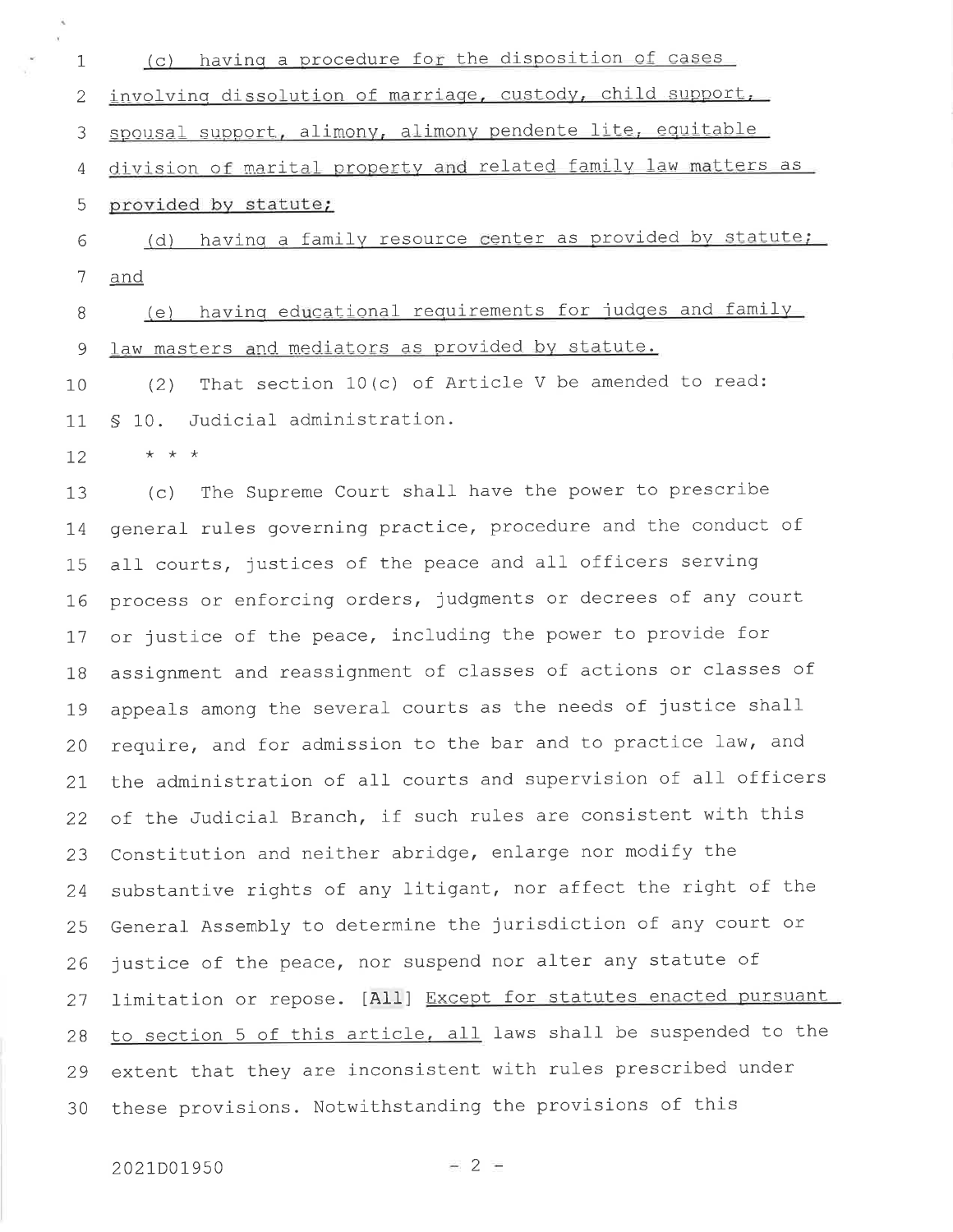1 section, the General- Assembly may by statute provide for the 2 manner of testimony of child victims or child material witnesses 3 in criminal proceedings, including the use of videotaped 4 depositions or testimony by closed-circuit television. 5 \*\*\*

6 1 B (3) That section  $18(a)(7)$ ,  $(8)$  and  $(9)$ ,  $(b)(5)$ ,  $(c)(1)$ ,  $(3)$ and  $(4)$  and  $(d)$  introductory paragraph,  $(1)$ ,  $(2)$  and  $(3)$  of Article V be amended to read:

9 10 11 L2 S 18. Suspension, removal, discipline and other sanctions. (a) There shall be an independent board within the Judicial Branch, known as the Judicial Conduct Board, the composition, powers and duties of which shall be as follows:

 $\star$   $\star$   $\star$ 13

 $\mathbf{v}_i$ 

L4 15 L6 L1 1B L9 20 2I 22 23 24 25 26 21 2R (1) The board shall receive and investigate complaints regarding judicial conduct filed by individuals or initiated by the board against a justice, judge, justice of the peace or family law master; issue subpoenas to compel testimony under oath of witnesses, including the subject of the investigation, and to compel the production of documents, books, accounts and other records relevant to the investigation; determine whether there is probable cause to file formal charges against <sup>a</sup> justice, judge  $\lceil \text{or} \rceil$  justice of the peace or family law master for conduct proscribed by this section; and present the case in support of the charges before the Court of Judicial Discipline. (B) Complaints filed with the board or initiated by the board shall not be public information. Statements, testimony, documents, records or other information or evidence acquired by the board in the conduct of an investigation shall not be public

30 information. A justice, judge  $[or]_L$  justice of the peace or family law master who is the subject of a complaint filed with

## 2021D01950

29

$$
-3 -
$$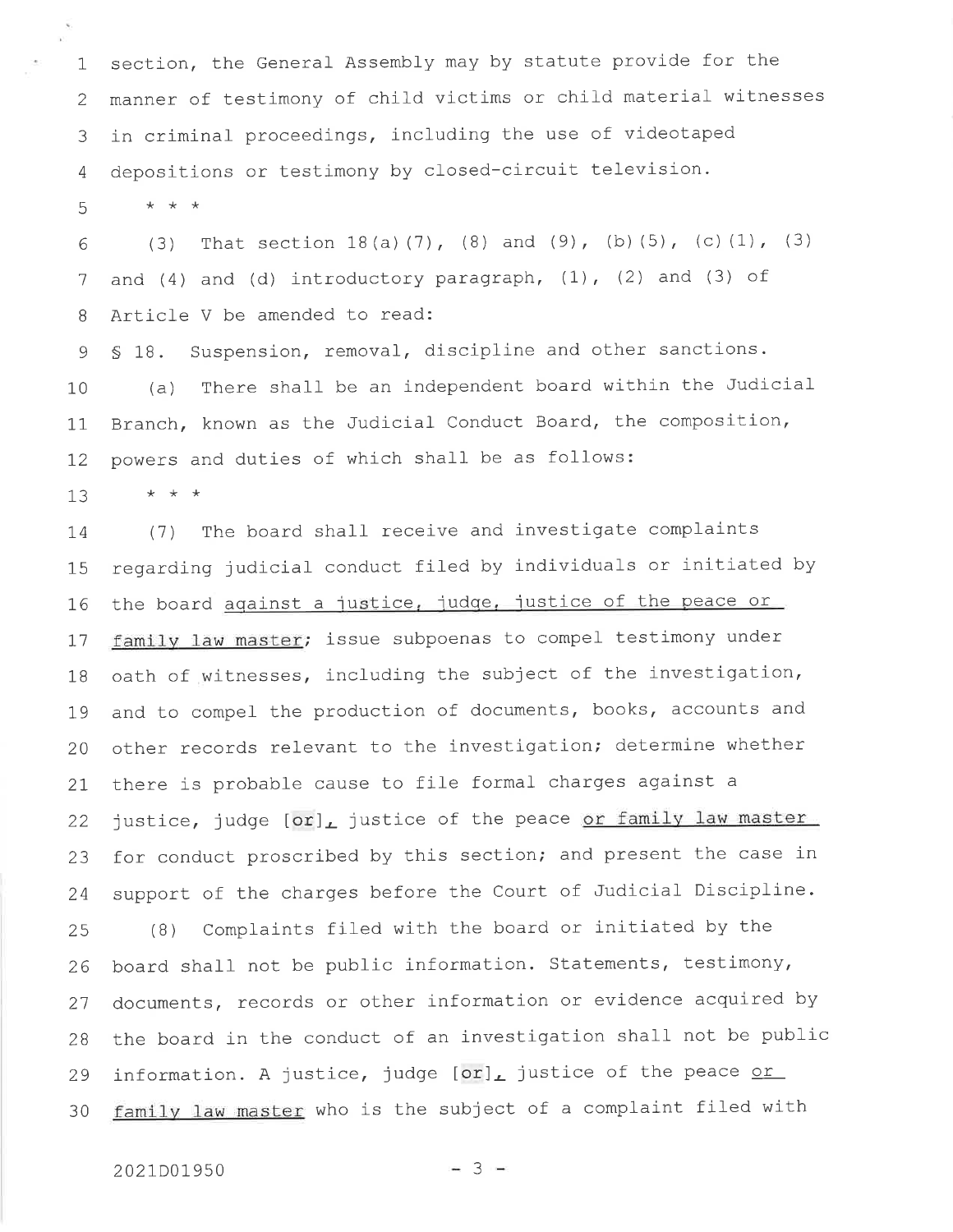1 2 3 4 5 6 1 B 9 10 11 L2 13 L4 15 L6 L7 1B 79  $20$ 2L 22 z5 24 the board or initiated by the board or of an investigation conducted by the board shall be apprised of the nature and content of the complaint and afforded an opportunity to respond fu11y to the complaint prior to any probable cause determination by the board. A11 proceedings of the board shall be confidential except when the subject of the investigation waives confidentiality. If, independent of any action by the board, the fact that an investigation by the board is in progress becomes <sup>a</sup> matter of public record, the board may, at the direction of the subject of the investigation, issue a statement to confirm that the investigation is in progress, to clarify the procedural aspects of the proceedings, to explain the rights of the subject of the investigation to a fair hearing without prejudgment or to provide the response of the subject of the investigation to the complaint. In acting to dismiss a complaint for lack of probable cause to file formal charges, the board may, at its discretion, issue a statement or report to the complainant or to the subject of the complaint, which may contain the identity of the complainant, the identity of the subject of the complaint, the contents and nature of the complaint, the actions taken in the conduct of the investigation and the results and conclusions of the investigation. The board may include with a report a copy of information or evidence acquired in the course of the investigation.

25 26 27 2B 29 30 (9) If the board finds probable cause to file formal charges concerning mental or physical disability against a justice, judge [or], justice of the peace or family law master, the board shall so notify the subject of the charges and provide the subject with an opportunity to resign from [judicial] his office or, when appropriate, to enter a rehabilitation program prior to

 $2021D01950$   $-4$   $-$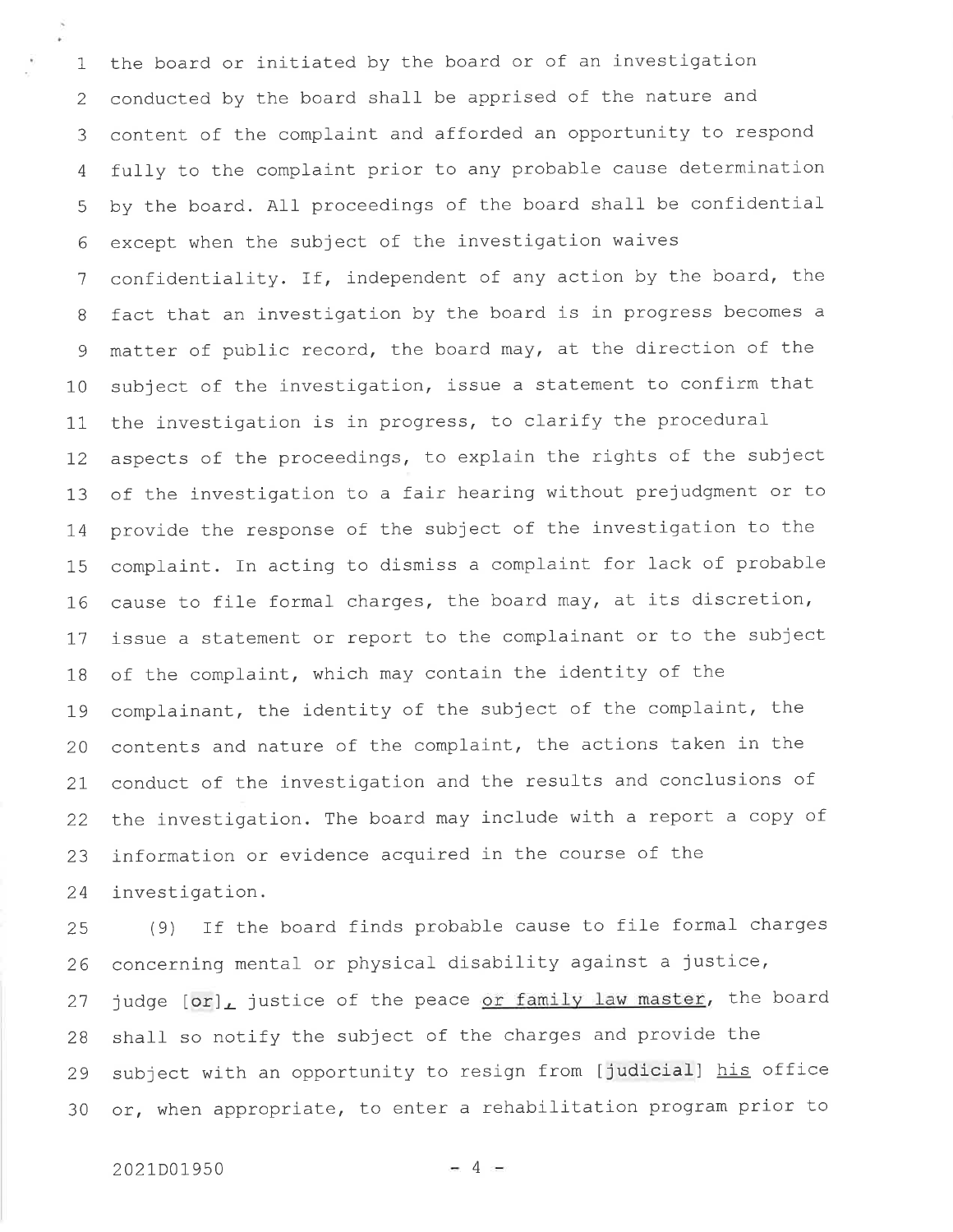$\mathbf{1}$ 2 the filing of the formal- charges with the Court of Judicial Discipline.

 $\star$   $\star$   $\star$ 3

4 (b) There shall be a Court of Judicial Discipline, the 5 composition, powers and duties of which shall be as follows:  $\star$   $\star$   $\star$ 6

 $*$  \* \* 1 B 9 10 11 L2 13 I4 15 16 T7 1B 79 20 2L 22 23 24 25 zo 21 2B 29 (5) Upon the filing of formal charges with the court by the board, the court shall promptly schedule a hearing or hearings to determine whether a sanction should be imposed against <sup>a</sup> justice, judge [or], justice of the peace or family law master pursuant to the provisions of this section. The court shall be a court of record, with all the attendant duties and powers appropriate to its function. FormaI charges filed with the court shall be a matter of public record. AlI hearings conducted by the court shall be public proceedings conducted pursuant to the rules adopted by the court and in accordance with the principles of due process and the law of evidence. Parties appearing before the court shall have a right to discovery pursuant to the rules adopted by the court and shall have the right to subpoena witnesses and to compel the production of documents, books, accounts and other records as relevant. The subject of the charges shall be presumed innocent in any proceeding before the court, and the board shalf have the burden of proving the charges by clear and convincing evidence. A11 decisions of the court shall be in writing and shall contain findings of fact and conclusions of law. A decision of the court may order removal from office, suspension, censure or other discipline as authorized by this section and as warranted by the record.

30

(c) Decisions of the court shall be subject to review as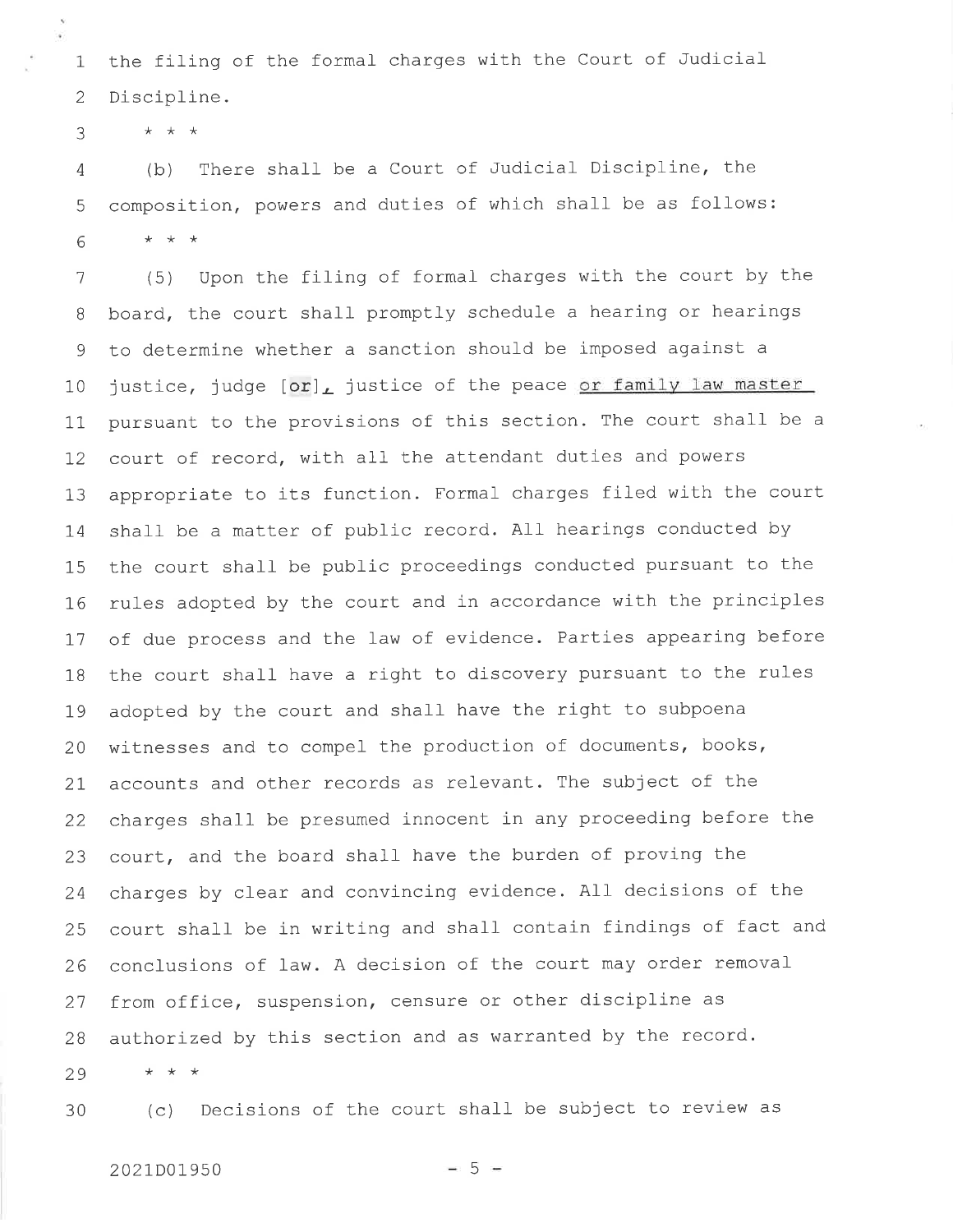1 follows:

2 (1) A justice, judge  $\lceil \text{or} \rceil_L$  justice of the peace <u>or family</u> 3 <u>law master</u> shall have the right to appeal a final adverse order 4 of discipline of the court. A judge  $[\texttt{or}]_{\textcolor{red}{\bm{L}}}$  justice of the peace or family law master shall have the right to appeal to the 5 6 1 B 9 10 11 I2 13 L4 15 Supreme Court in a manner consistent with rules adopted by the Supreme Court; a justice shall have the right to appeal to a special tribunal composed of seven judges, other than senior judges, chosen by lot from the judges of the Superior Court and Commonwealth Court who do not sit on the Court of Judicial Discipline or the board, in a manner consistent with rules adopted by the Supreme Court. The special tribunal shall hear and decide the appeal in the same manner in which the Supreme Court would hear and decide an appeal from an order of the court.

L6 \*\*\*

L1 1B I9 20 2L 22 z5 24 (3) An order of the court which dismisses a complaint against a judge  $[or]_L$  justice of the peace or family law master may be appealed by the board to the Supreme Court, but the appeal shall be limited to questions of law. An order of the court which dismisses a complaint against a justice of the Supreme Court may be appealed by the board to a special tribunal in accordance with paragraph  $(1)$ , but the appeal shall be limited to questions of 1aw.

(4) No justice, judge  $\texttt{[or]}_{\texttt{L}}$  justice of the peace <u>or family</u> 25 26 21 2B 29 30 law master may participate as a member of the board, the court, a special tribunal or the Supreme Court in any proceeding in which the justice, judge or justice of the peace is <sup>a</sup> complainant, the subject of a complaint, a party or a witness. (d) A justice, judge  $\texttt{[or]}$  justice of the peace <u>or family</u>

 $2021D01950$   $-6$   $-$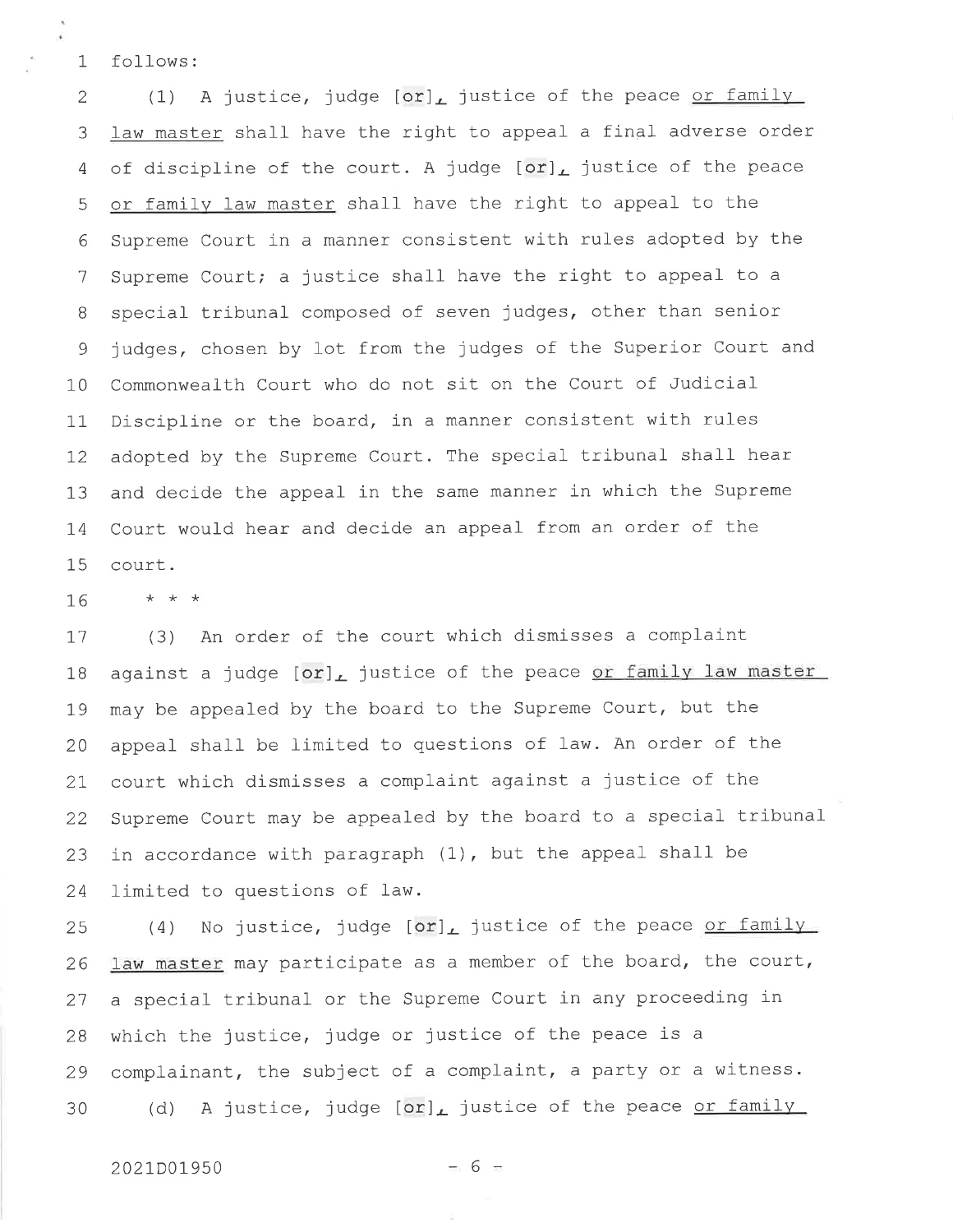law master shall be subject to disciplinary action pursuant to  $\mathbf{1}$ this section as follows:  $\overline{2}$ 

(1) A justice, judge  $[or]_L$  justice of the peace or family 3 law master may be suspended, removed from office or otherwise  $\overline{4}$ disciplined for conviction of a felony; [violation of section 17 5 of this article; ] misconduct in office; neglect or failure to 6 perform the duties of office or conduct which prejudices the 7 proper administration of justice or brings the judicial office 8 into disrepute, whether or not the conduct occurred while acting  $\mathsf 9$ in a judicial capacity or is prohibited by law; or conduct in  $10$ violation of a canon or rule prescribed by the Supreme Court.  $\underline{A}$  $11$ justice, judge or justice of the peace may be suspended, removed 12 from office or otherwise disciplined for a violation of section 13 17 of this article. A judge or family law master may be 14 suspended or removed from office for failure to complete 15 judicial education requirements as provided by statute. In the 16 case of a mentally or physically disabled justice, judge [or], 17 justice of the peace or family law master, the court may enter 18 an order of removal from office, retirement, suspension or other 19 limitations on the activities of the justice, judge [or], 20 justice of the peace or family law master as warranted by the 21 record. Upon a final order of the court for suspension without 22 pay or removal, prior to any appeal, the justice, judge [or], 23 justice of the peace or family law master shall be suspended or 24 removed from office; and the salary of the justice, judge [or], 25 justice of the peace or family law master shall cease from the 26 date of the order. 27

(2) Prior to a hearing, the court may issue an interim order 28 directing the suspension, with or without pay, of any justice, 29 judge [or], justice of the peace or family law master against 30

 $-7 -$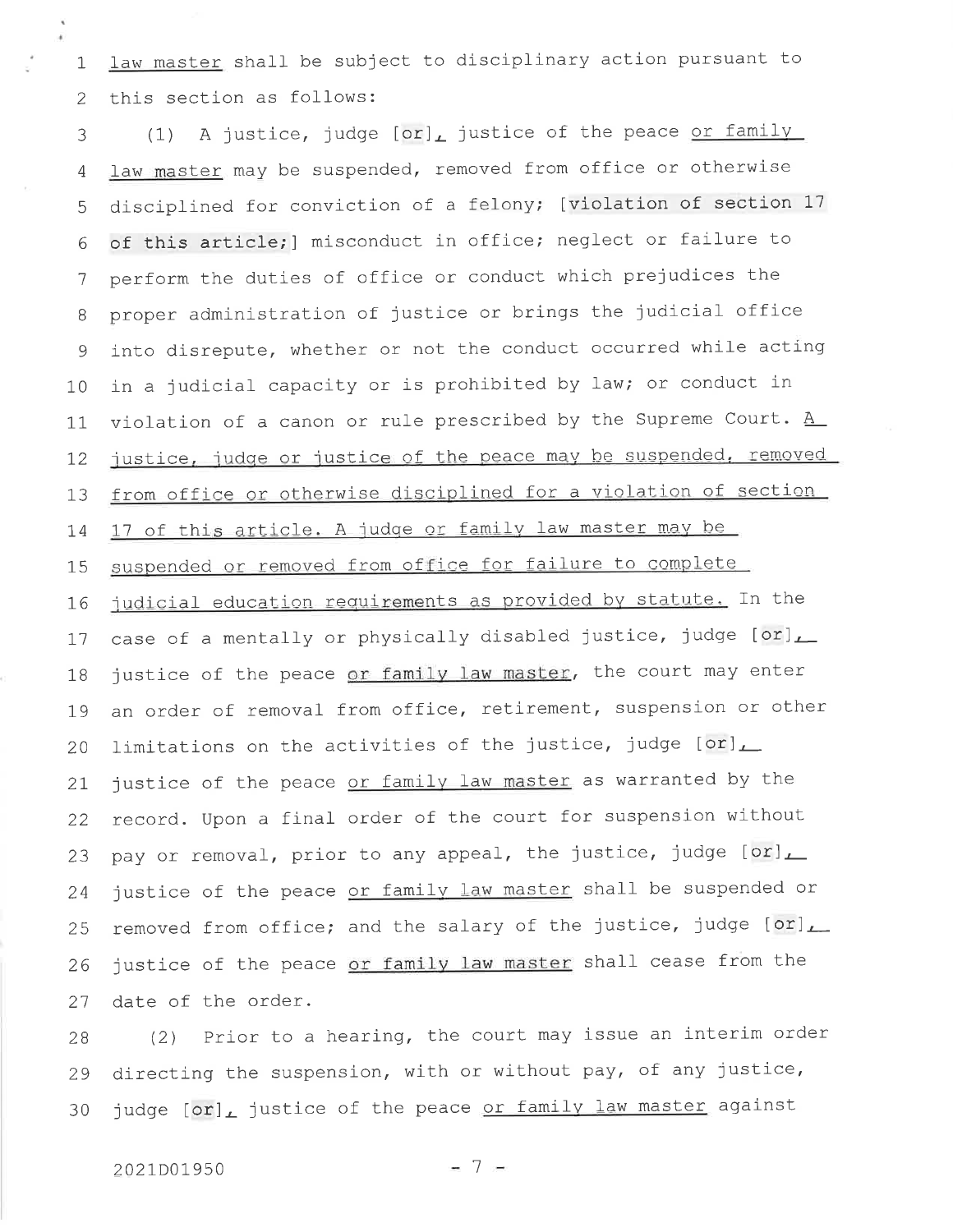$\mathbf{1}$ 2 3 4 5 whom formal charges have been filed with the court by the board or against whom has been filed an indictment or information charging a felony. An interim order under this paragraph shall not be considered a final order from which an appeal may be taken.

6 1 B 9 10 (3) A justice, judge  $\lceil \textup{or} \rceil_L$  justice of the peace <u>or famil</u>y law master convicted of misbehavior in office by a court, disbarred as a member of the bar of the SuPreme Court or removed under this section shall forfeit automatically his judicia office and thereafter be ineligible for judicial office.

11 \*\*\*

a

L2 13 1,4 15 I6 I1 18 L9 20 section 2. (a) upon passage by the General Assembly of these proposed constitutional amendments, the Secretary of the Commonwealth shall proceed immediately to comply with the advertising requirements of section 1 of Article XI of the Constitution of Pennsylvania and shall transmit the required advertisements to two newspapers in every county in which such newspapers are published in sufficient time after passage of these proposed constitutional amendments to permit publication at least three months before the next general election.

2L 22 23 24 25 26 21 2B 29 30 (b) Upon the second passage of these proposed constitutional amendments by the General Assembly, the Secretary of the Commonwealth shall proceed immediately to comply with the advertising requirements of section 1 of Article XI of the Constitution of Pennsylvania and shall- transmit the required advertisements to two newspapers in every county in which such newspapers are published in sufficient time after passage of these proposed constitutional amendments to permit publication at least three months before the next general election. The Secretary of the Commonwealth shall submit these proposed

 $-8 -$